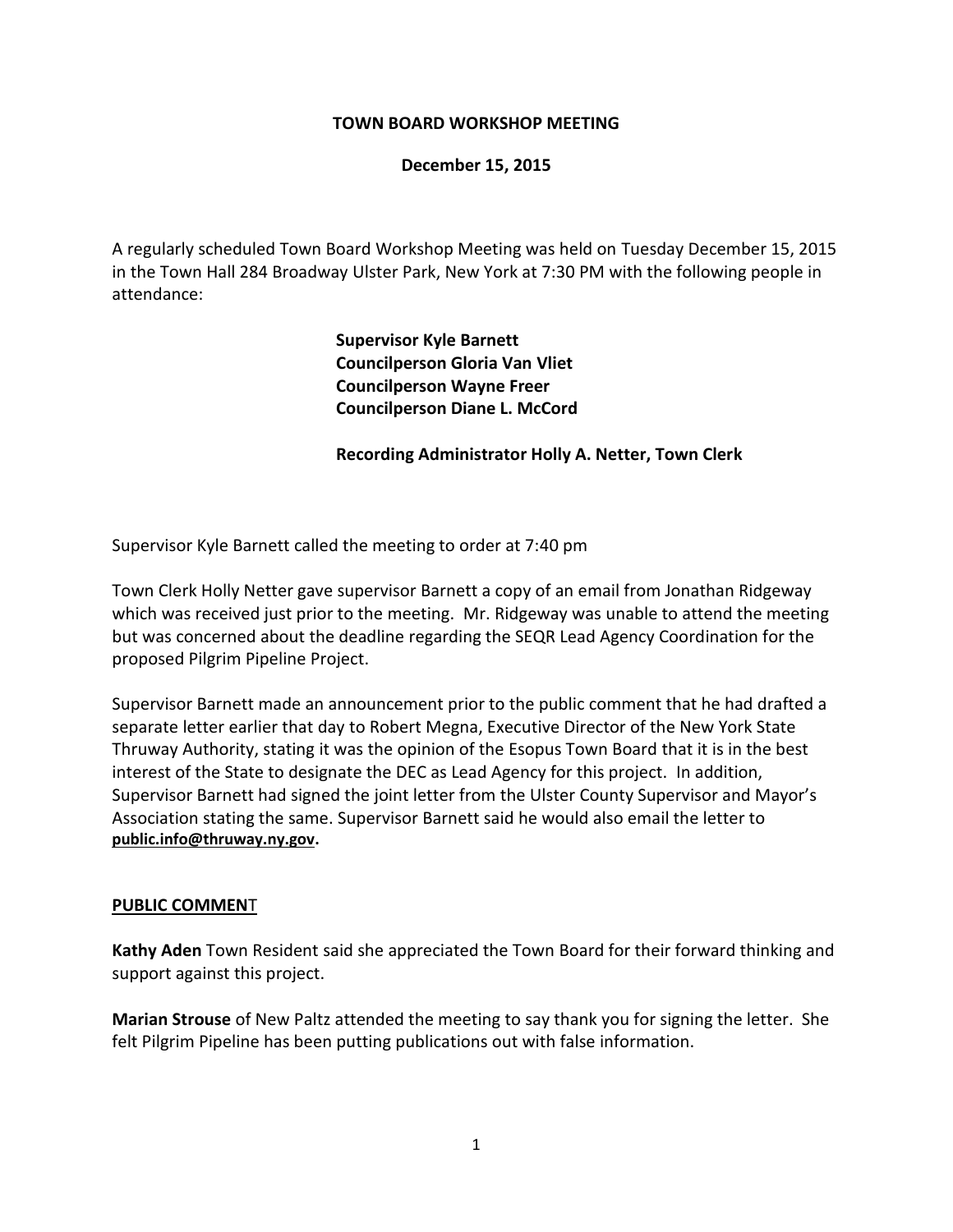# **TOWN HALL – TBS HEATING /COOLING SYSTEM**

Topic was tabled until the quote is available for review.

# **RESOLUTION – RIVERVIEW CONDO – CONCENT JUDGEMENT**

The resolution will be on the December Town Board agenda and voted on Thursday night.

#### **PRESENTATION CHURCH - PARKING LOT APPRAISAL**

The original appraisal which was done on the property needs to be updated since this process has taken longer than expected. The appraisal was amended and agreed to with the purchase price. The application still has to go to the Supreme Court for approval of the sale.

# **RESOLUTION – TOWN BOARD SUPPORT OF LOCAL TRANSPORTATION FUNDING**

The resolution will be on the December Town Board agenda and voted on Thursday night.

# **RESOLUTION – HABER – GROVE STREET**

# **RESOLUTION TO SELL A PORTION OF GROVE STREET TO CYNTHIA AND BILL HABER**

BE IT RESOLVED, by the Town Board of the Town of Esopus, in the County of Ulster, State of New York, the following:

WHEREAS, a portion of land being a section of Grove Street (paper street), 50 x 100 feet located on the West Side of SBL #59.9-1-11 has been requested to be purchased by Cynthia and Bill Haber,

WHEREAS, an appraisal was received from Win Morrison Realty, Frank Simpson, Broker, stating a "Fair Market" value of one hundred (\$100) to four hundred (\$400) dollars,

WHEREAS, this resolution is subject to a permissive referendum,

THEREFORE BE IT RESOLVED, that the Town Board agrees to sell this parcel to Cynthia and Bill Haber for the price of two hundred fifty (\$250) dollars and the cost of all legal fees and filing costs associated with this sale and subject to a permissive referendum of 30 days.

| Resolution offered by:  | Councilperson Wayne Freer         |
|-------------------------|-----------------------------------|
| Resolution seconded by: | <b>Councilperson Diane McCord</b> |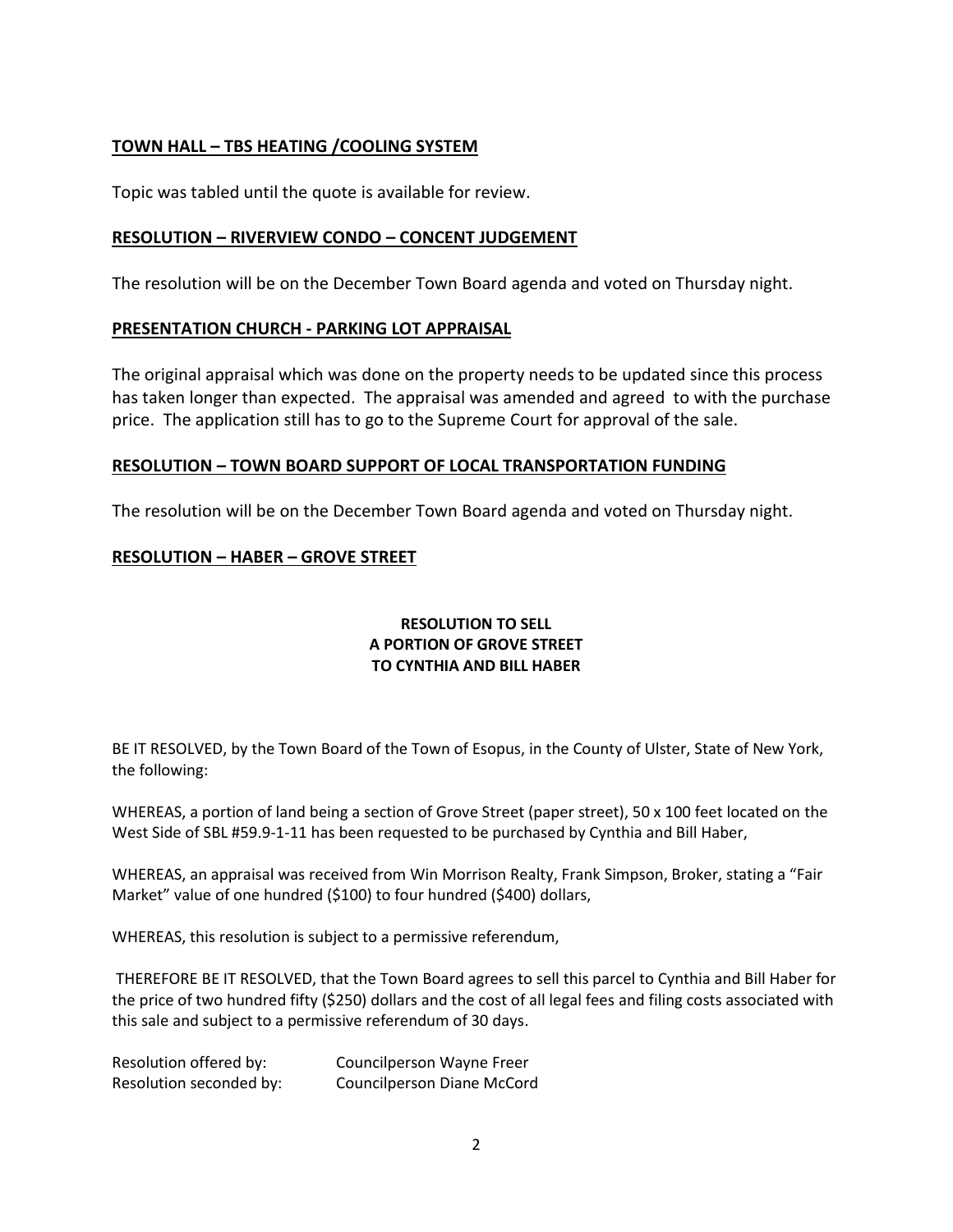| Supervisor Kyle Barnett        | Ave |
|--------------------------------|-----|
| Councilperson Gloria Van Vliet | Ave |
| Councilperson Wayne Freer      | Ave |
| Councilperson Diane L. McCord  | Ave |

#### **RESOLUTION – PUREBRED LICENSE ANNUAL FEE**

This Resolution was withdrawn. The purebred licensing will be removed from the Town Code. Esopus will join with the other towns and not offer purebred licenses in the upcoming year.

#### **APPOINTMENT OF A NEW TOWN BOARD MEMBER**

Councilperson McCord won the election for the Supervisor position and will take office January 1, 2016 leaving a Councilperson seat vacant. An individual will be appointed to the Councilperson position and the term will expire 12/31/2016. In November of 2016 there will need to be a special election. Councilperson Van Vliet said Leslie Kalmus has provided a resume to her and has shown interest in the vacant position. A copy of his resume is available for everyone to review. Councilperson Wayne Freer said he met Les and felt he was a great guy. James Alecca has also expressed interest in the position. In order for the position to be filled there needs to be a motion and a second before the replacement can be voted on.

#### **MISCELLANEOUS**

Diane McCord shared her suggestions for candidates for the Economic Development Committee, Board Members also made a few suggestions. John Catrone, Melanie Marino, Howard Slotnic, Peter Nelson, Ray Navara, Jessica Winchell, Mike Jubie, Austin Benjamin, Steven John Murphy and Art Lane are all business people in the area and will be contacted to see if they are interested in sitting on the committee.

A committee for the Comprehensive Plan will also be needed. Supervisor Barnett said the Board should probably get RFP's from consultants who are interested. Once they are on board they will give guidance and have ideas on how to populate the committee. The Committee will be comprised of 10 people including a cross section of Town Board, ZBA, & Planning Board members. Councilperson McCord contacted Steven Rosenburg from Scenic Hudson and he told Diane that Scenic Hudson is willing to help out the Town by sharing their mappers, planning and technical support. Councilperson McCord also spoke to Rob Liebowitz from the Ulster County Planning Board, who told her since the Town is a member of Greenway there may be some funding available for the Comprehensive Plan. An advertisement will run for those interested in serving on the committee.

There was a discussion regarding the new location for Dan Vedder's building. Roxanne Pecora suggested the old Highway garage that is located on Schryver Street. The Port Ewen Water/Sewer Department currently uses the facility for storage. The current Highway Department may have space within the fenced in area. Councilperson Freer will talk to Mike Cafaldo but he would still like to see the building built behind the Town Hall where it was originally planned. Supervisor Barnett reminded him of the additional expense that would incur if it was built there. The cost to bring back the electric,